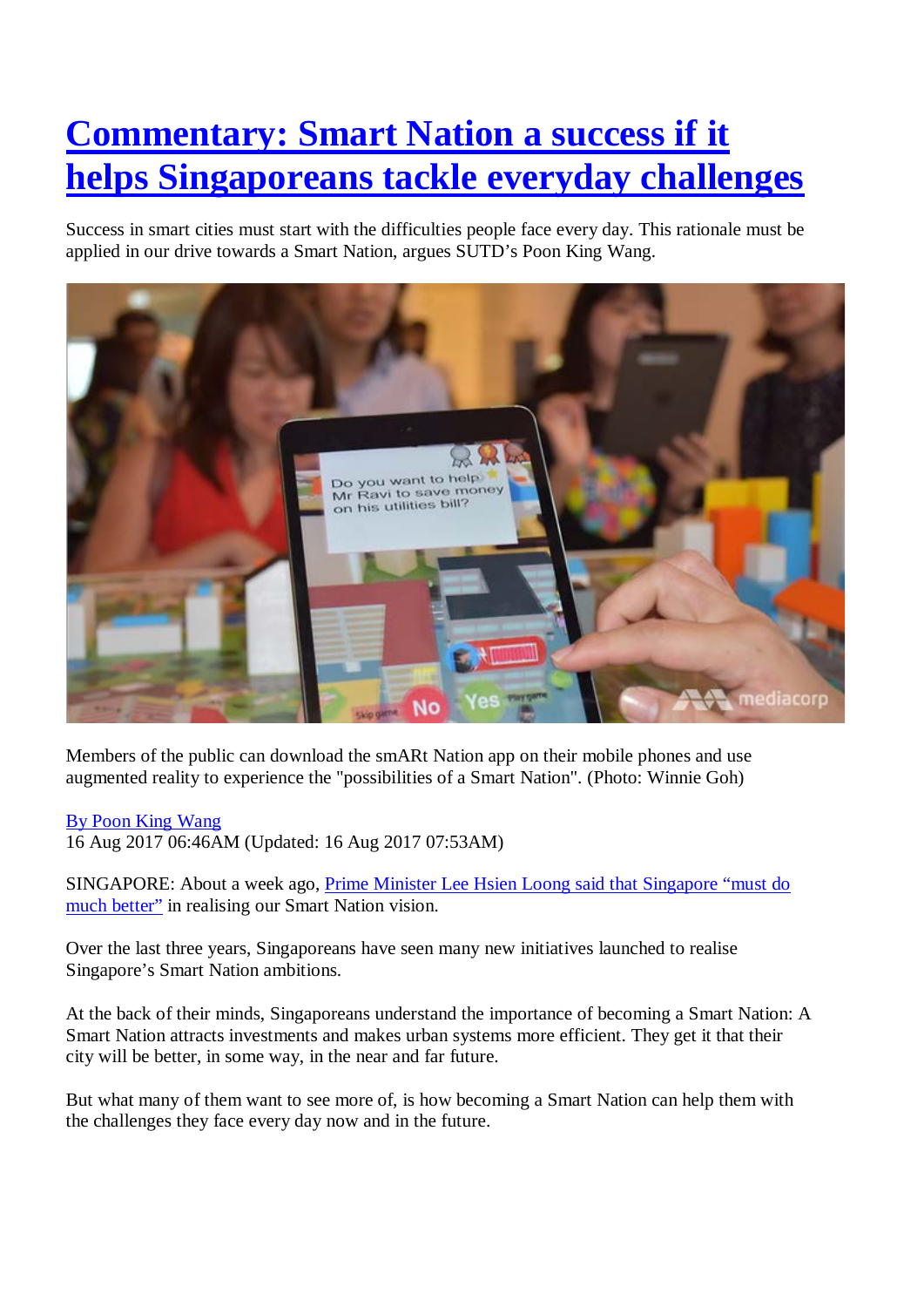Singaporeans are not alone. This is a recurring sentiment from our research work on smart cities and digital economies around the world.



A safety driver sits in a moving driverless car during a public trial run by Southeast Asia's leading ridehailing firm Grab in Singapore in 2016. (Photo: AFP/Roslan Rahman)

So many smart cities invest in technologies to implement cashless payments, provide transport timings and improve public services.

But if these cities are already fairly developed, these new innovative technologies can feel incremental, and insufficiently compelling for people to switch from the old. Singapore, for example, already offers many convenient cashless and cash payment choices, a good transport system and efficient e-government services.

## **DESIGN FOR LIFE'S DAILY CHALLENGES**

But if people do not switch, it slows the speed of diffusion of innovations. This impedes progress of smart city initiatives, and puts the ultimate success of the smart city at risk.

How can this be resolved? One way is through public engagement and communications about why people should switch. Many smart cities already attempt this persuade-and-educate approach, albeit with different degrees of success.

Another way is with time – implementations take time. Once cities scale up test-beds and sandboxes, people will be convinced.

A third way is with patience – results take time. Initiatives might feel incremental now, but once cities implement more of them, they will steadily add up to a "tipping point" where the benefits become self-evident.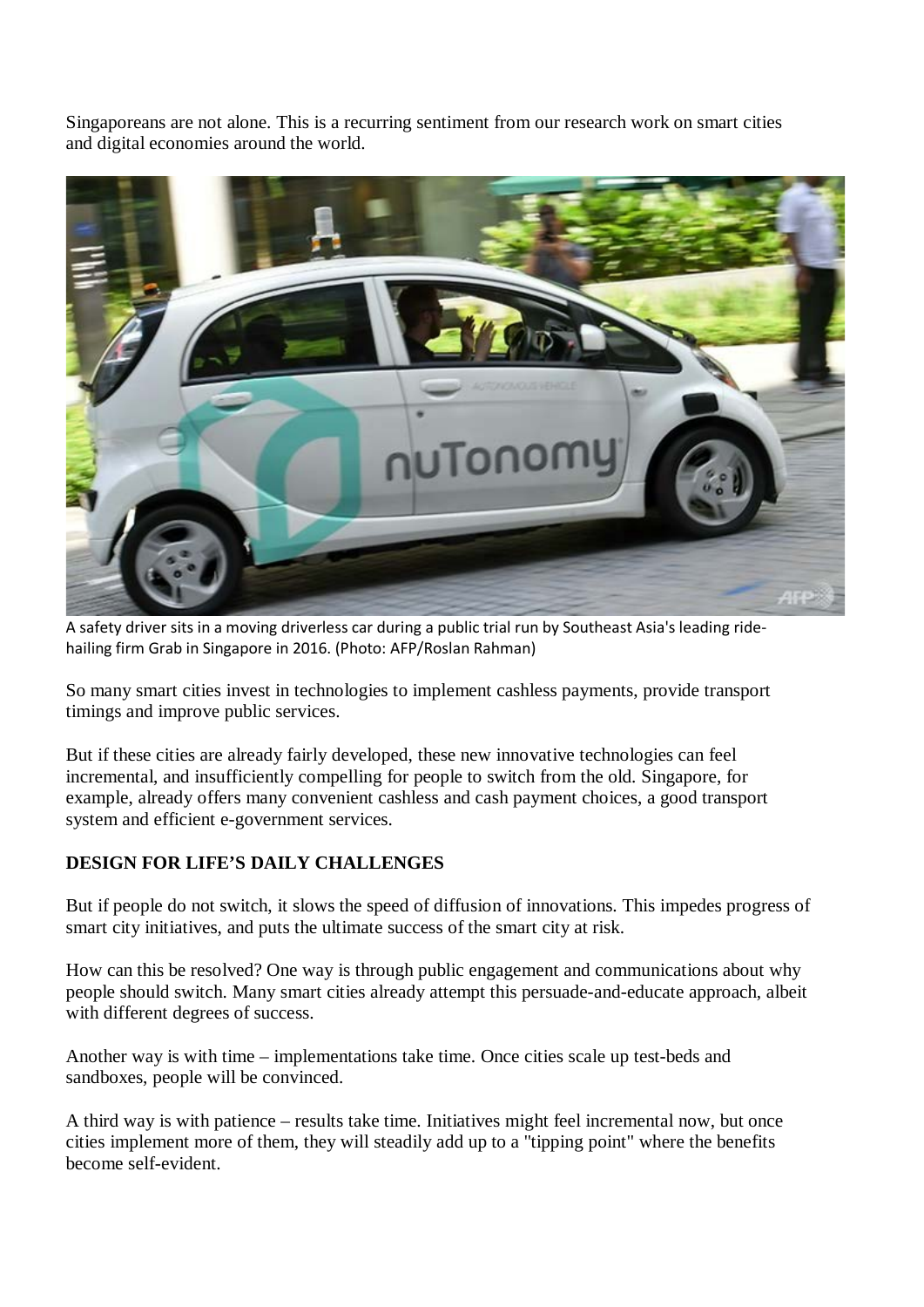Our recent research work suggests a fourth way. Drawing on the sentiments shared with us, this fourth way first asks people what their daily difficulties are. It then determines how smart technologies can help them overcome these difficulties. People can thus see the benefits of a Smart Nation more easily.



What if Smart Nation initiatives could target the everyday problems of Singaporeans? Then people can relate better and see the benefits.

## **TWO EXAMPLES - HEALTHCARE AND WORK**

Take health for example. Singapore is waging a war on diabetes. It wants people to move more and eat less. There are many technologies that provide information, monitor health, manage diets, track activity and give nudges.

The problem is this: People do want to move more and eat less, but they tend to eat more and move less instead.

In other words, all these smart technologies can only do so much if people find it difficult daily to stay motivated to take care of their health, especially amid their busy daily schedules.

What if we tackled this daily difficulty that people struggle with? We would first measure their motivation levels. Such tools - and evidence of their efficacy - already exist. We would also take stock of their busy schedules, like how financial planners take stock of their clients' commitments.

We would then design smart health technologies and interventions - such as patient activation and self-efficacy scales - tailored to their motivation levels and schedules. People will thus find it less difficult daily to move more and eat less.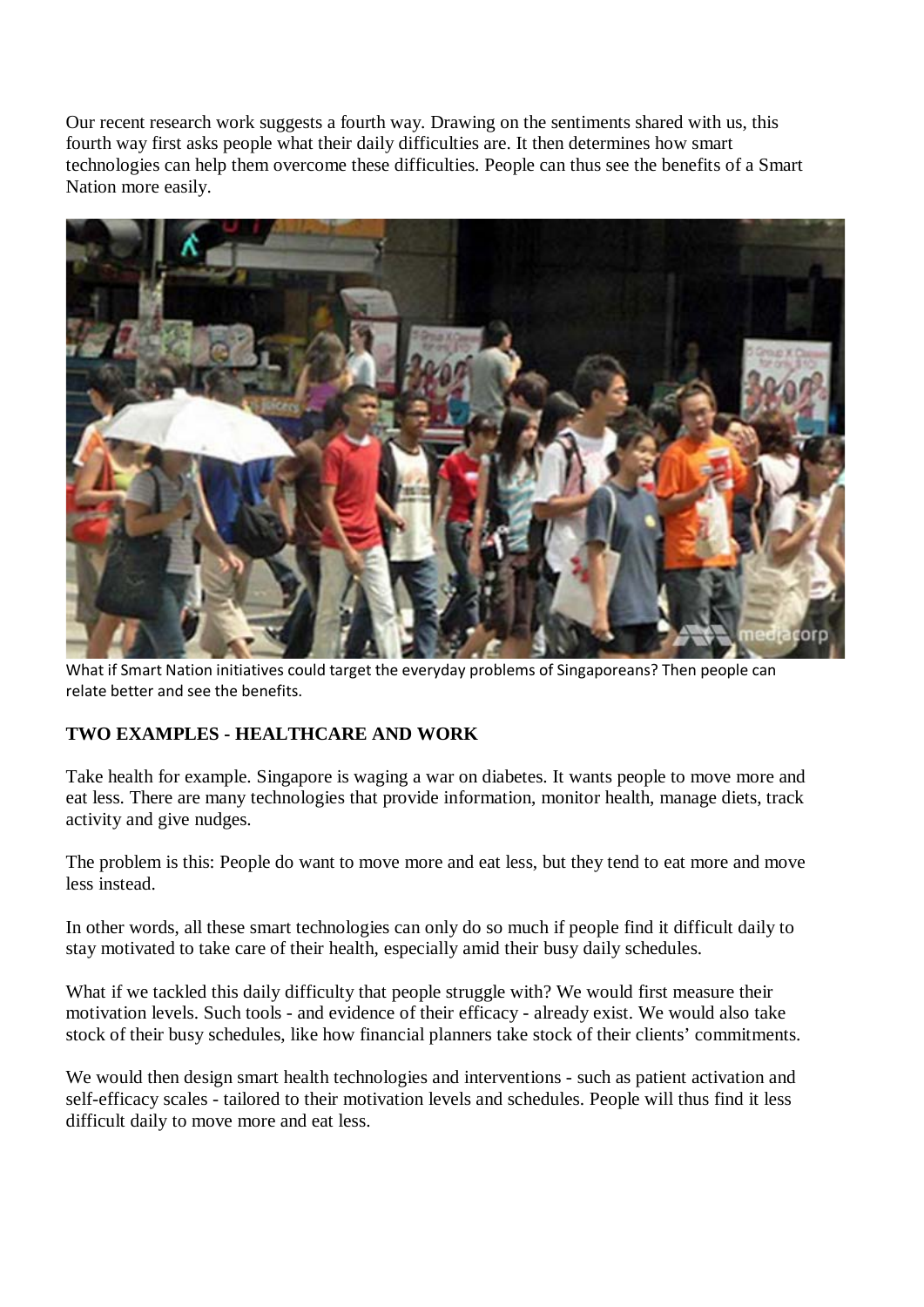Success at the city-scale will be more likely.

Another example is work. It is a chief area of concern as more jobs are predicted to be disrupted by technology, and people worry if they will be displaced by automation.

Certain segments such as the professionals, managers and executives over 40 find it harder and harder to find new jobs that match their previous pay. The emotional and financial stresses add up. The social fabric is strained.

What if we tried to crack this challenge they are facing? There is emerging evidence that a job is not displaced all at once, but task by task, over time.

A 2016 MIT Sloan Management Review article pointed out that technologies can substitute and complement what people do, and this "fundamental economic reality ... is frequently overlooked: Tasks that cannot be substituted by automation are generally complemented by it".



Workers at a manufacturing facility in Singapore. (File photo: AFP/Roslan Rahman)

This presents a possibility. As workers' jobs are substituted task-by-task, what if we use and develop technologies to complement what workers do on the tasks that are not substituted?

The value of their work can thus increase, making it possible to mitigate, maintain or even raise the pay they receive. Workers will hence be able to see how smart technologies help them, if not every day, then at least whenever they receive their paycheck.

This proposed fourth way of tackling people's daily difficulties bridges the first three. People can see upfront how smart cities help them. It is easier to communicate and understand. And the benefits grow with time and patience.